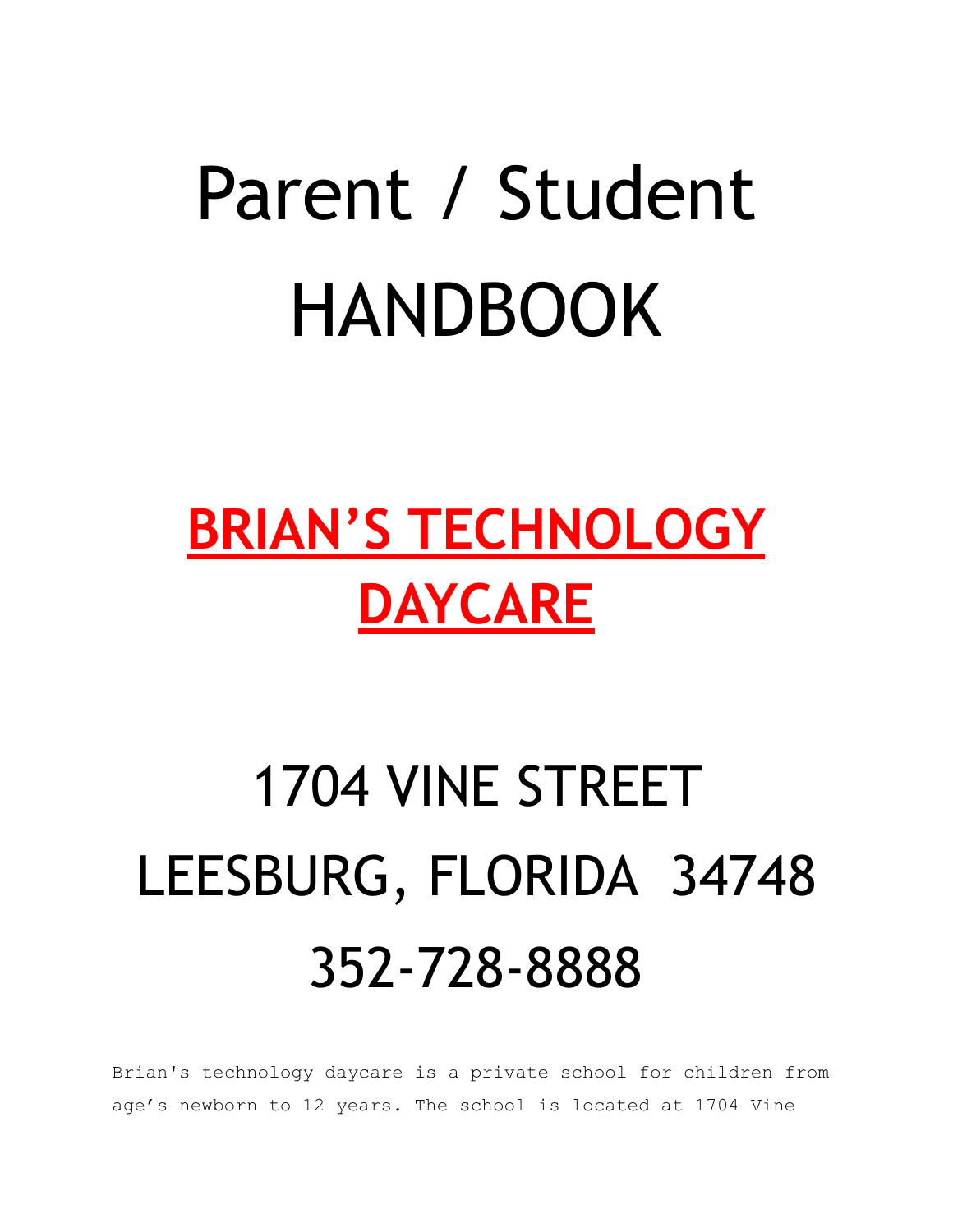St. in Leesburg. Brian's technology daycare provides an educational atmosphere that enables all students to identify and develop fully their unique potential in both classroom and none Classroom pursuits. This school is founded on the belief that it's infant, toddler, and preschool and afterschool program will:

**Promote a warm, safe, spacious, and loving environment**

**Promote learning that involves the whole person,**

**Enables students to educate themselves through hands-on activities,**

**Develop open and inquiring minds,**

**Nurture continual learning, Foster feelings of self-confidence and self worth, Promote responsibility for one's own actions,**

**And the courage togetherness,**

**Respect and value positive traditions,**

#### **Promote respect and care for the physical environment.**

Brian's technology daycare serves a population of students who come from a broad spectrum of religious, ethnic, and economic background. Parents must be prepared to eight teachers by continuously helping their children at home.

The school places heavy emphasis on good communication between home and school to promote a sense of common purpose in order to enhance the success of each student. We have an open door policy which allows parents to visit the school as they wish without disrupting the class. We encourage you to come in to see what we are learning. WELCOME ......... WELCOME ............ WELCOME.

#### **Equal opportunity**

It is the policy of Brian's technology daycare not to discriminate on the basis of sex, race, or religion in the educational programs or activities as required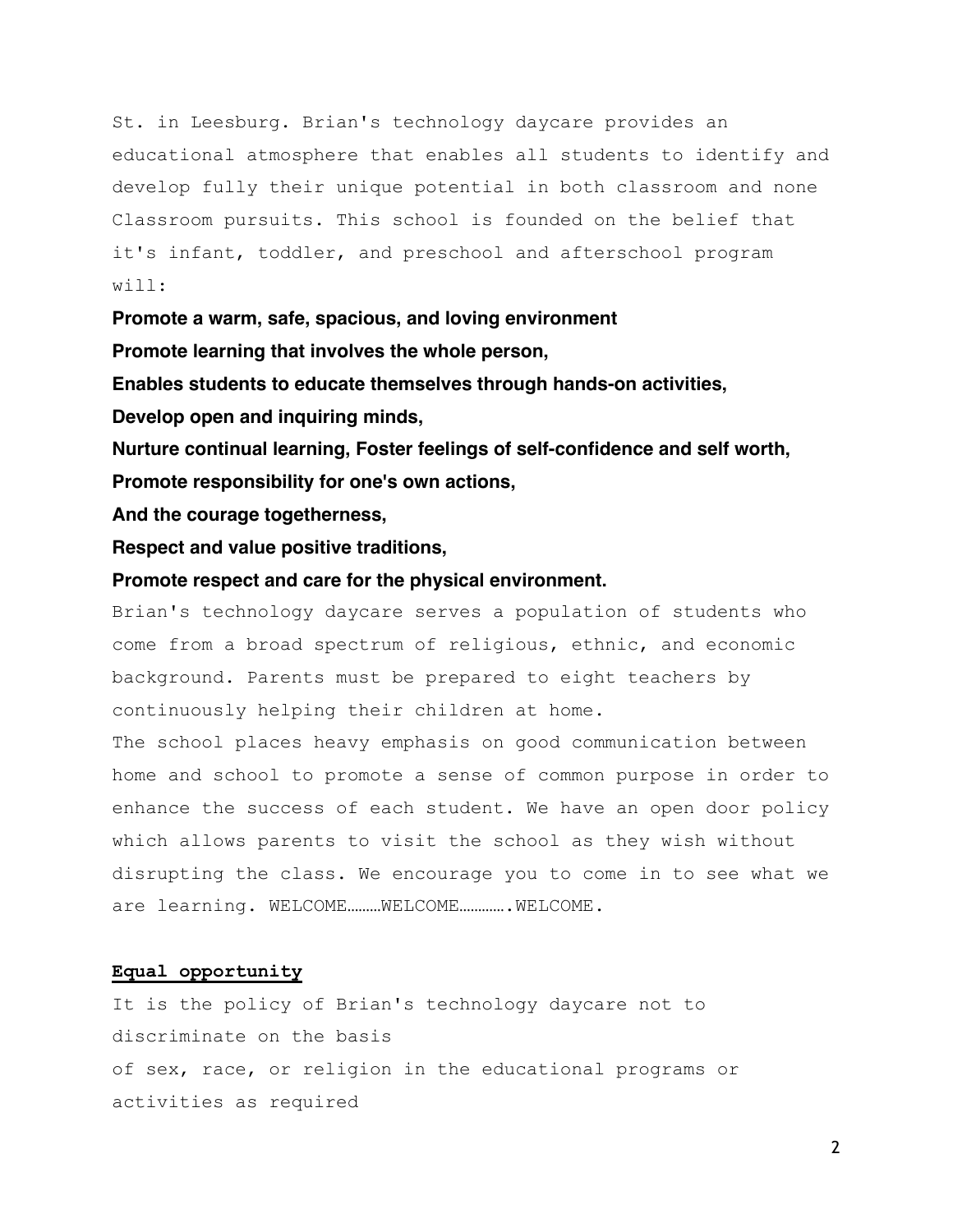by title IX of the 1972 educational amendment.

#### **Visitors**

All visitors and parents are requested to check in with the administration office upon entering and leaving the building. Those wishing to visit the classrooms must have prior approval from the On Site Director.

#### **Tuition stipulation**

Tuition is due on the first day of each week. No refunds will be given for days or weeks missed. If your child is out with a sickness a doctor's note is required. If you wish to withdraw your child from the school a two week notice is required prior to withdrawal. Please understand that the tuition must be paid by Tuesday of each week or a late fee of \$20 will be added to the tuition bill. If the tuition is not paid by that Friday your child would not be permitted to attend the following Monday. Tuition payments are used to pay staff and operate the school; therefore, we expect full and complete cooperation. Please pay your tuition to the On Site Director or Ms. Cheryl Brown.

#### **School hours**

Please adhere to the specified time when bringing and picking up your child. You must sign your child in with the correct time and a legible signature. You must sign your child out the same way. The administrator reserves the right to dismiss the child from the program if your child has chronic absences.

#### **Late pick ups**

All children must be picked up by 6 PM. Parents for each minute that you are late picking up your child you will be charged an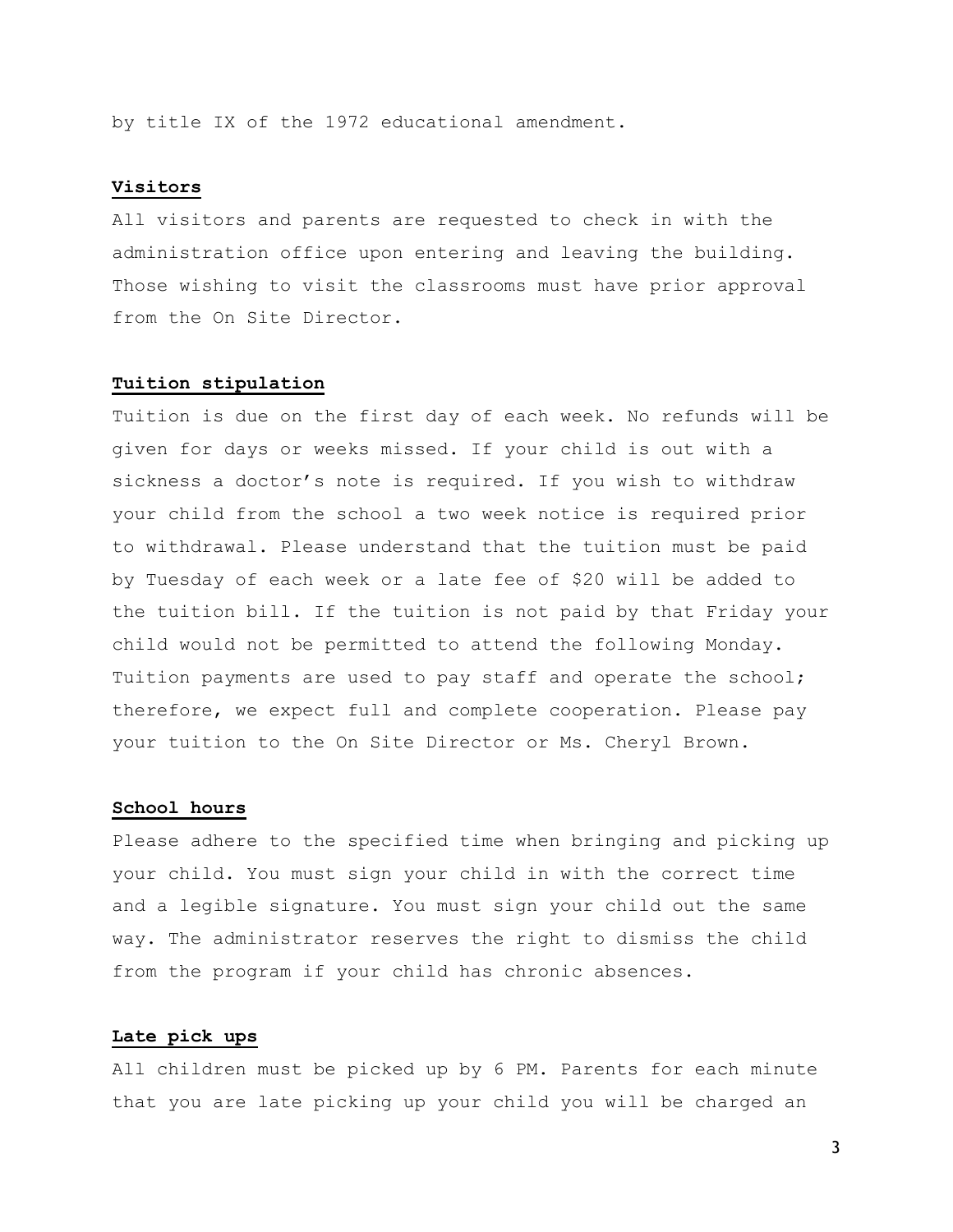additional 2 dollars due to the inconvenience. The charges are due you when you pick up your child on the day that you are late. There are no exceptions to this rule. The fee must be paid to the teacher that stayed with your child.

#### **Preschool grading scale**

 $E = excellent$  $F = fair$ S = satisfactory U = unsatisfactory

#### **Homework and classwork**

Completed homework should be signed by parents. Homework will reflect classwork (review). Neatness is important.

#### **Makeup work**

When students are absent, it is their responsibility not the teachers to get all assignments and make up test specified by the teacher. Late classwork will not be accepted, except in cases where a legitimate excuse (sickness, approve vacations) are accepted for makeup work and test.

#### **Extra credit**

Completed projects which encourage academic enrichment and motivation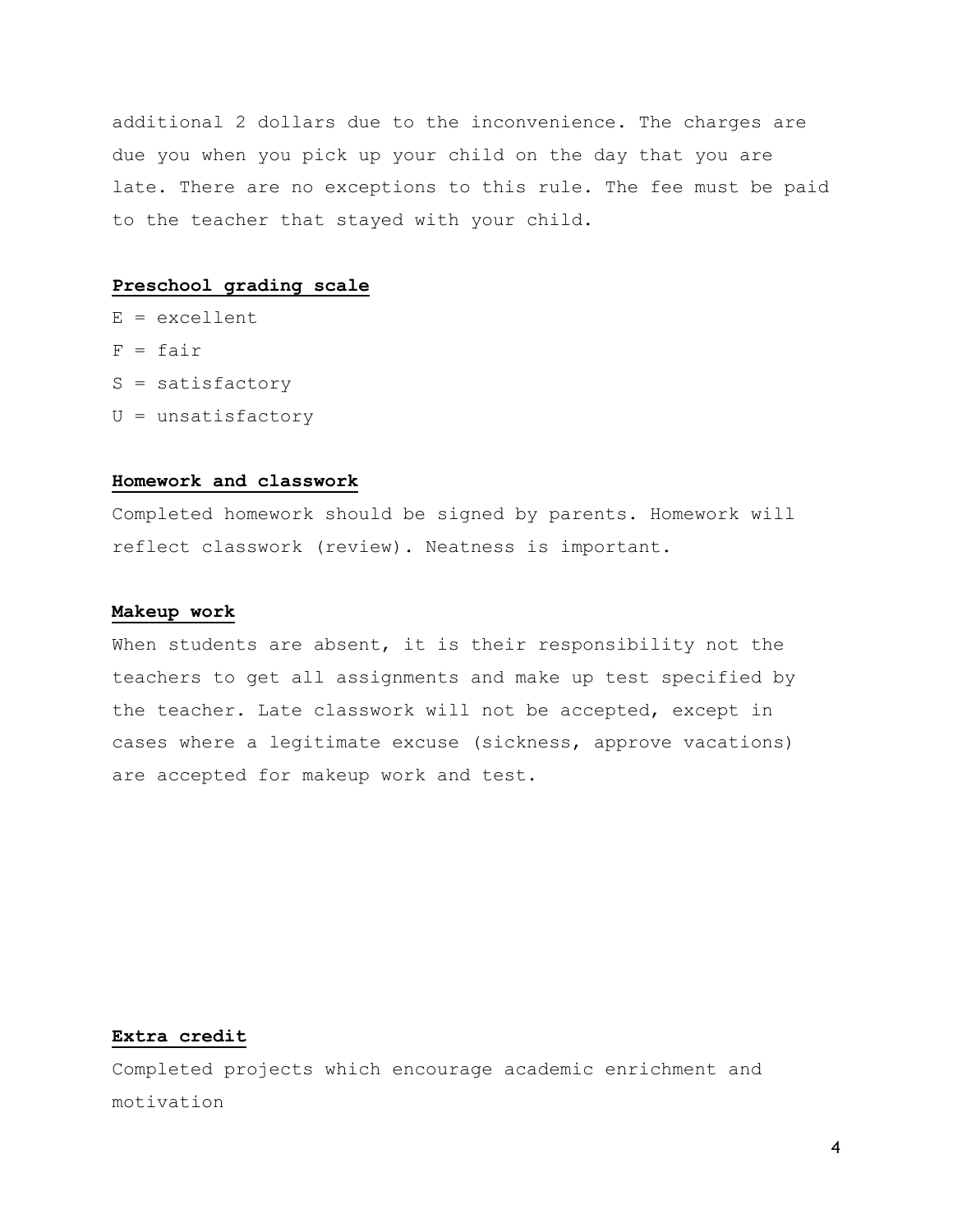Voluntary research

Classroom participation

Science projects are available for each student who chooses to do one.

#### **Progress report**

As soon as a problem arises academically or socially a progress report will be sent home. Standard progress reports to parents are; Six weeks report Standard report cards in December and June.

#### **Absences**

A note to the class teacher is required for each absence and must clearly specify the reason for the absence. The note is due on the day the student returns.

#### **Excusable absences**

Sickness,death in immediate family, doctor, dentist, or other medical appointments which cannot be scheduled during non-school hours.

#### **None medical absence**

At times parents may find it necessary to keep a student out of school for various reasons, such as, lack of transportation, inclement weather, or a family vacation. Two days of such absence will be allowed per year. Permission for such absence must be approved prior to the absence when possible. These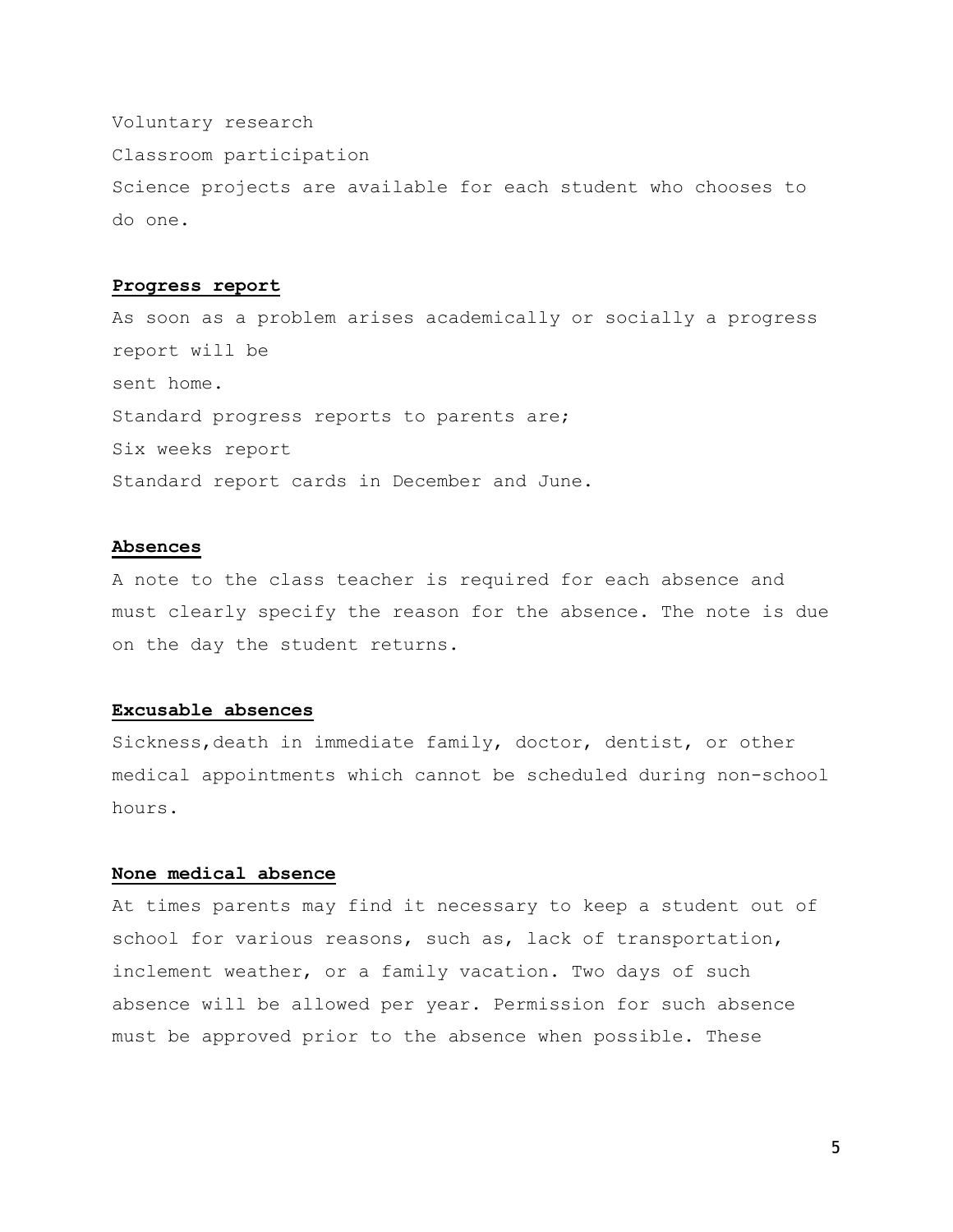are not free or personal days. Exceptions to this policy must be requested in writing at least one week in advance from the school Director.

#### **Medication**

The policy on medication in school is as followed; If a student is on a prescription medication, it must be given to the on site director with a note from the physician. The medication must be premeasured with a label stating the time for it to be taken. The student will go to the director to take his or her medicine. The director will not be allowed to place the medicine in the child's mouth. If it is absolutely necessary for the student to carry his or her medicine with him or her it must be cleared with the director or the person in charge.

#### **Tardy policy**

Students are expected to arrive on time no later than 9 AM. When a student is tardy he or she will be given notice by his or her teacher. The tadiness must be reported as excused or unexcused absence.

#### **Excuse tardy**

If a student is late for school because of illness, or an appointment then the person taking the child to school must sign in and take the child to the teacher without disrupting the class.

#### **Unexcused tardy**

If a student is chronically late that will be considered unexcused tardy which can result in expulsion from our school.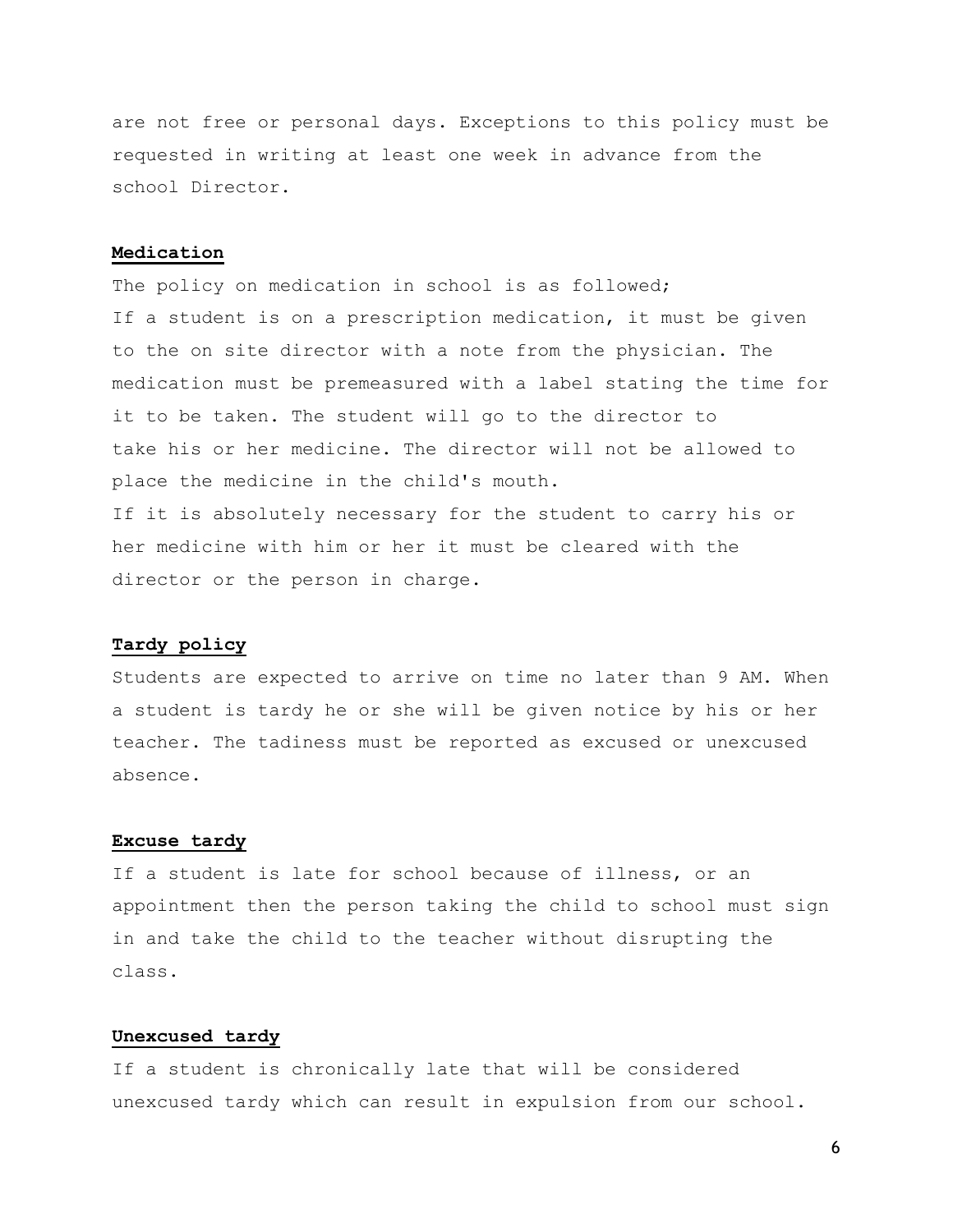#### **Unexcused tardy**

#1. Verbal warning. Students are permitted one unexcused tardy per quarter.

#2. Unexcused tardy

School notifies parent and schedules a meeting. Failure to meet will result in exclusion from school activities.

#### **Excessive Tardy**

A student's tardy history will be reviewed quarterly. The teacher will make a recommendation whether or not to allow the child to continue at our school.

#### **Arrival to school**

Walk, running is not permitted. Student may enter the school at 6:30 AM and report to their classroom. All children must be in school no later than 9 AM. We have a hands off rule. No fighting or play fighting. Leave your skateboards, radios, tape players, toys, and other playthings at home. Do not mark up or damaged any school property.

Take pride in Brian's technology daycare and keep your school clean. Place all litter and garbage in the trashcan.

#### **Leaving school early**

If you must leave school property early for medical, dental or personal reasons, you must notify your teacher or the onsite Director.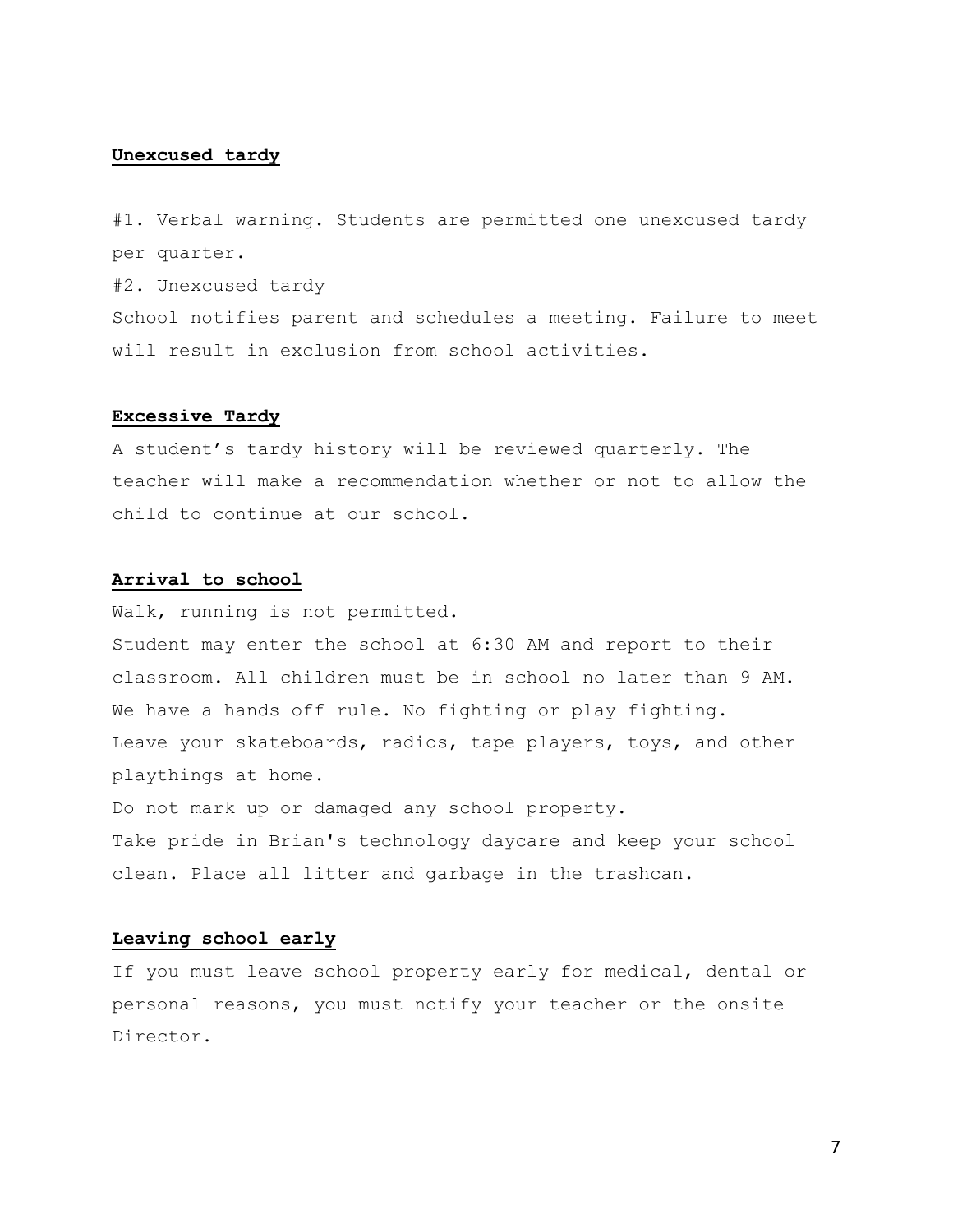#### **School trips**

Throughout the year, the preschoolers will be taking neighborhood walks or going on field trips. Information concerning trips will be sent home in advance. All permission slips and fees must be submitted by the deadline date specified. The number of parents or family members who will be allowed to volunteer on school trips will be limited to two adults per class. Each volunteer must pay their own way. Siblings or preschoolers that are not registered at our school will not be allowed on the class trips.

#### **In the classroom**

Be prepared for class. Bring pencils, erasers, books, and any other material you may need.

#### **Classroom work**

Students can work independently or in a group setting as determined by teacher. Students must learn to use their inside voices. Your child will experience hands on learning experiences so please do not allow them to wear their Sunday's best.

#### **Lunch**

The school will provide nutritious breakfast, lunch and snacks daily. There will be a Calendar posted with the school lunch. If your child is allergic to anything on the lunch schedule, please let us know in advance. We will be participating in the CCFP food program. Our policy statement consistent of an assurance that all participants are served the same meals regardless of

8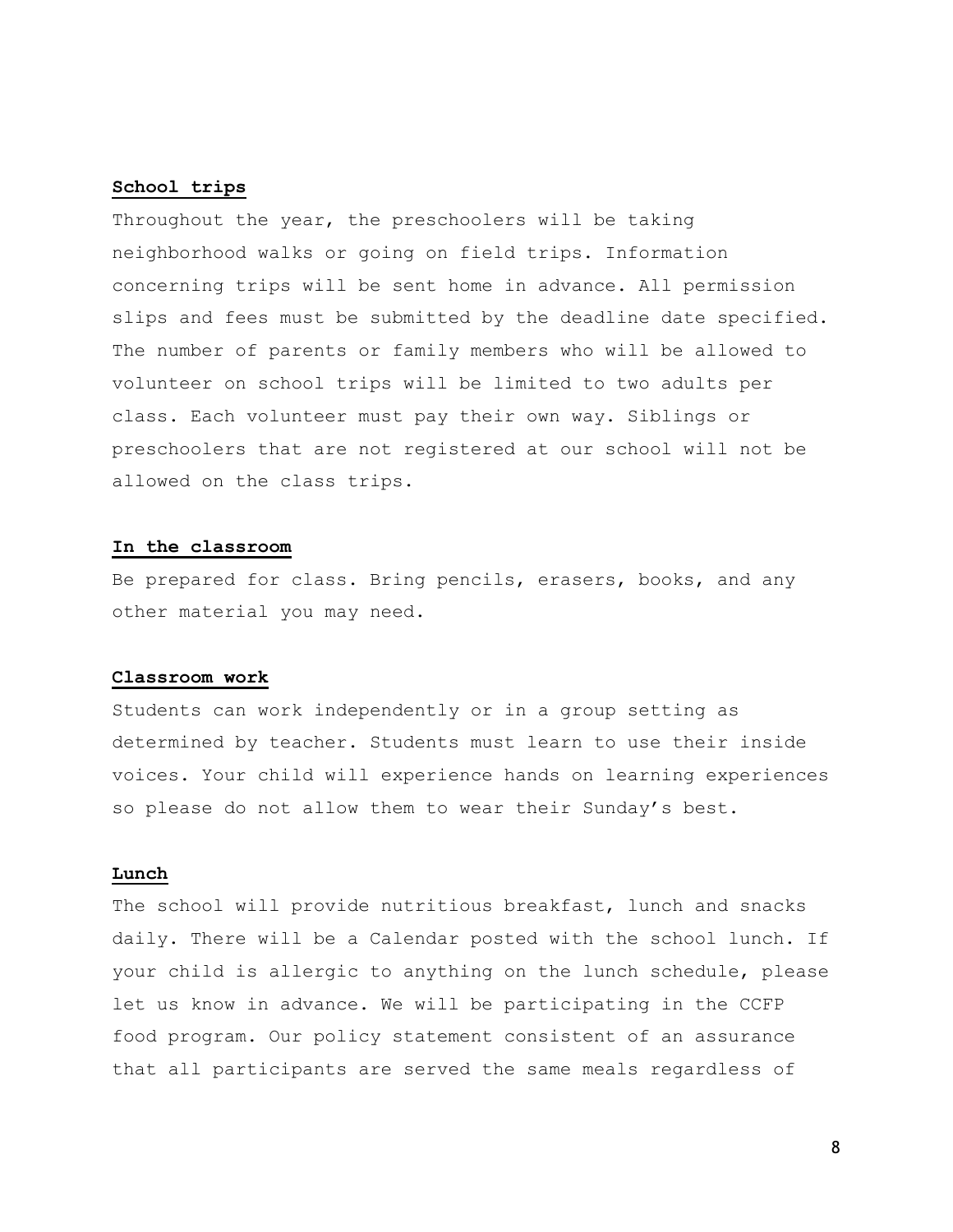race, age, sex, color, disability, or national origin, and there is no discrimination in the course of food service.

#### **Personal property**

Students assume the responsibility for loss or damage to their clothing, equipment, books or instruments.

#### **Lost items**

Please do not send your Child to school in expensive jewelry. We will not assume the responsibility for lost earrings, bracelets or any expensive item.

#### **School telephone**

The telephone number is 352-728-8888. Students will be allowed to use the telephone for emergencies only.

#### **Dress code**

Hair must be neat and clothing must be clean. Expensive earrings, large rings, and gold chains are not allowed. Uniform should be worn daily with closed shoes (tennis shoes preferred).

#### **Clothing and change of clothing**

All clothing and personal belongings must be clearly labeled. We cannot be responsible for any items that are not labeled. A change of clothing including underwear and socks must be kept at school for accidents such as a child wetting themselves. If soiled clothing is sent home please send in clean replacements the following day.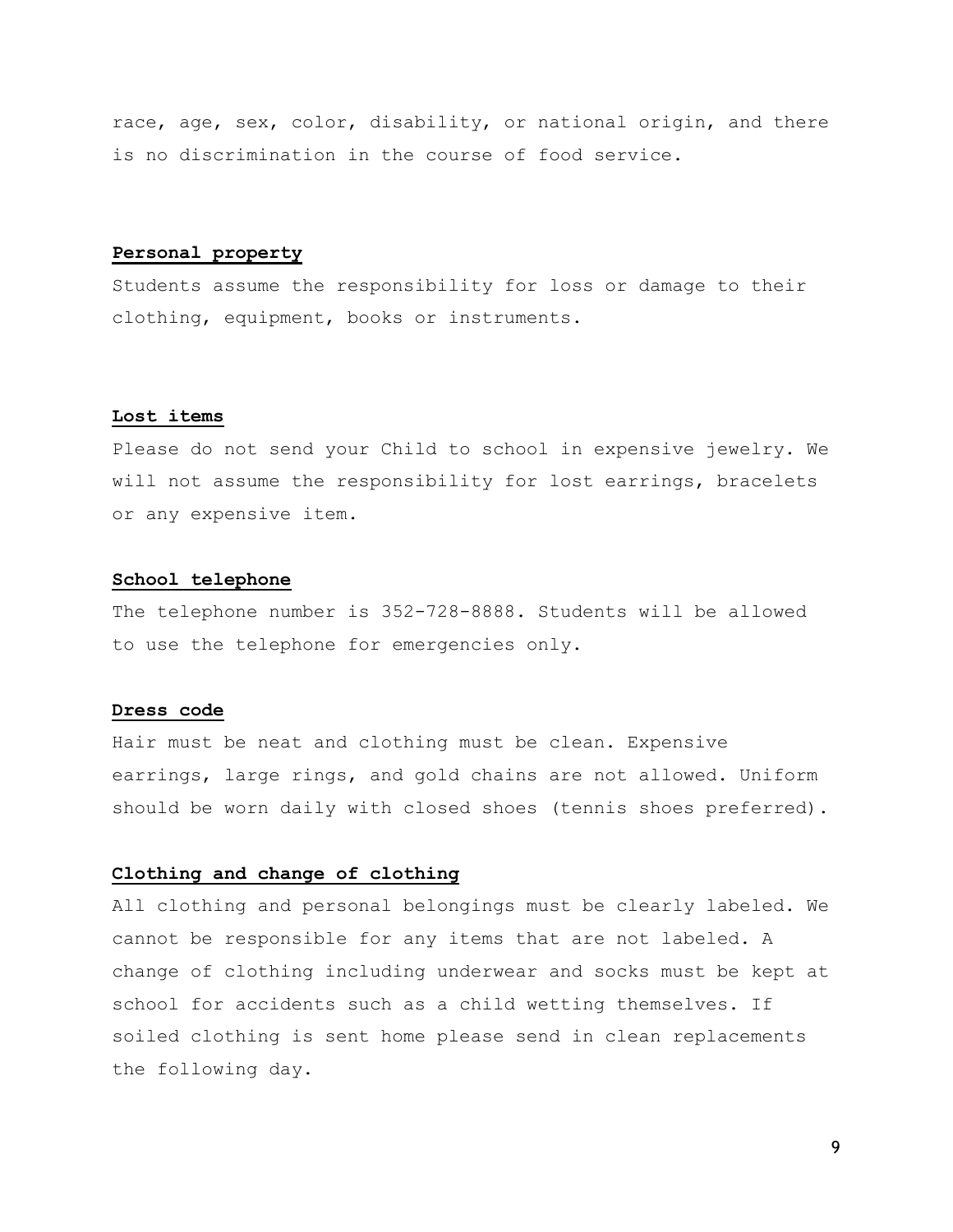#### **Naptime**

A rest time is required as part of our daily schedule for all children. Please send in a 2 small blankets or a large towels for your child to place on their cot.

#### **Birthdays**

All children enjoy celebrating their birthdays with their classmates. We welcome you to celebrate your child's special day in our classroom on the last Friday of each month. Parties will be held in the afternoon after 3 PM. Candy in party bags are not allowed.

#### **Toys**

Toys from home can be very comforting and fun to share with others. However,please keep in mind that we cannot be responsible for toys brought to school therefore we will not allow toys from home.

#### **Conferences**

Any conference with your child's teacher will be granted upon request at an appropriate time for both parties. If you have any concern regarding your child please write a note or call the school to make an appointment.

#### **Volunteering**

Having parents in the classroom is an enriching experience for all. The children love to have their parent or family members to be a part of their classrooms. Working within the classroom gives parents a chance to see firsthand what and how the child

10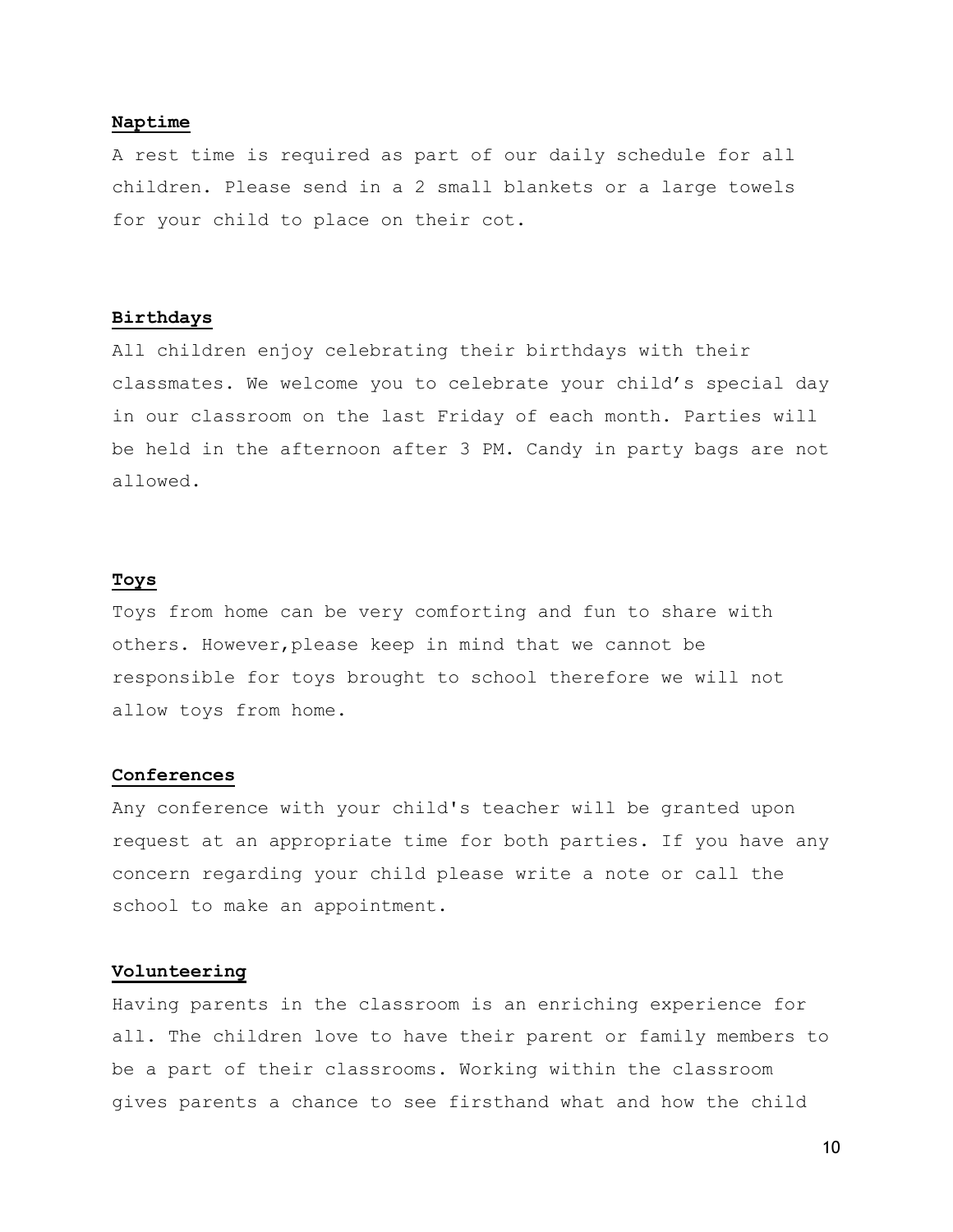learn. Parents can gather ideas on ways to help them at home. We encourage parents as well as family members to volunteer. We would love to have you with us but you have to be cleared by completing a volunteer application. Volunteers are only allowed to help for no more than 10 hours per week.

#### **Parent involvement**

A monthly workshop will take place after school hours for all that are interested. We will be discussing various topics that affect our day-to-day lives. Parent involvement is a vital component of Brian technologies program. Parent workshops provide valuable information so we anticipate that all will attend.

#### **Suspension or dismissal**

Suspension is the removal of a student from ongoing instructions for adjustment purposes. Students may be suspended or recommended for expulsion for any of the acts listed below; Caused or attempted to cause, or threatened to cause physical injury to any person.

Possesses, sold, or otherwise furnish any firearms, knife, explosive or other dangerous objects.

Unlawful possessed, used, sold, or otherwise furnished, or being under the influence of any controlled substance, and alcohol beverage, or intoxicate of any kind as determined in the health safety code.

Unlawful offered, arranged, or negotiated to sell any controlled substance.

Attempted to cause damage to school property or the school.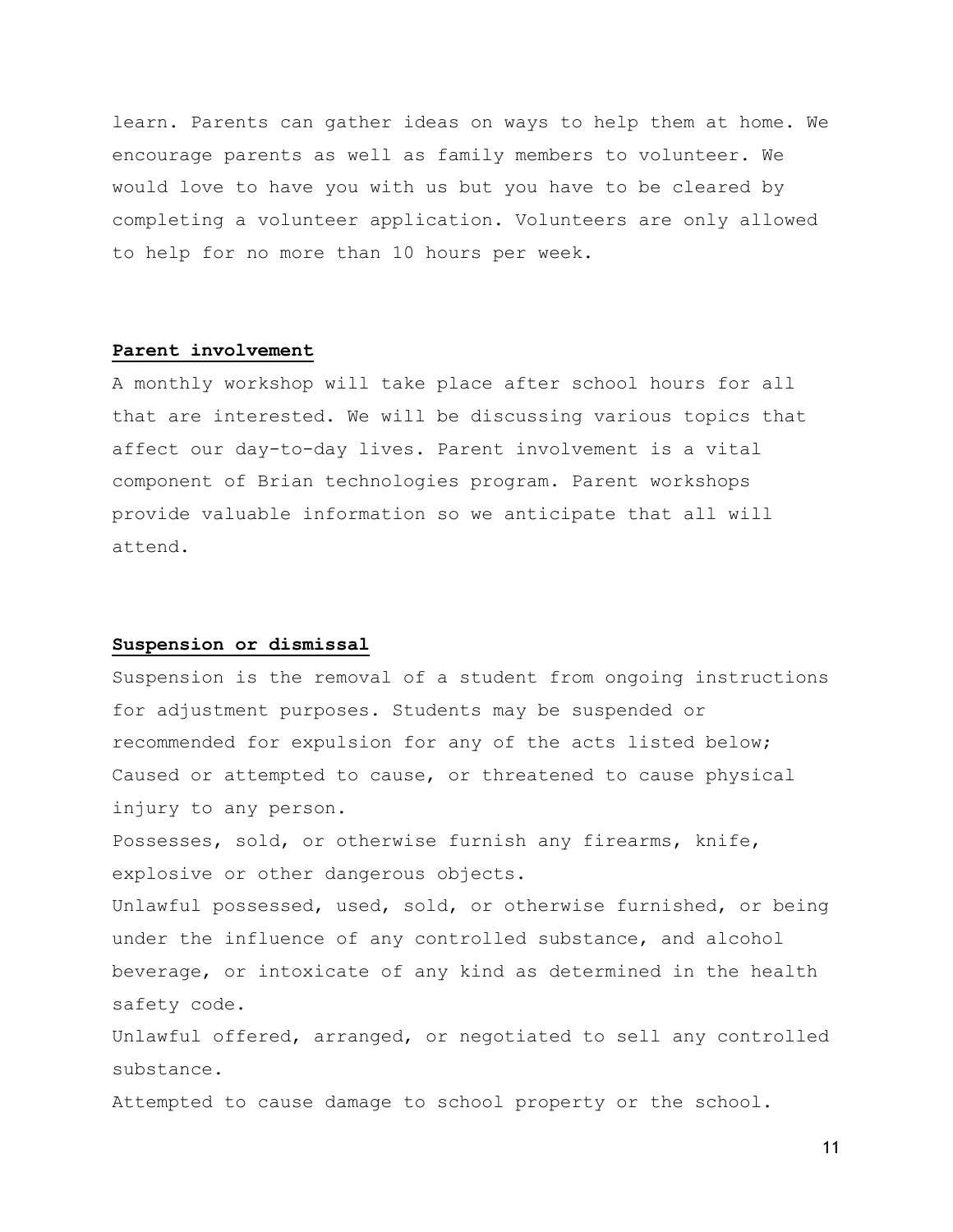Stolen or attempted to steal school property or private property. Possessed or use of tobacco. Committed an obscene act or engage in habitual vulgarity. Knowingly receive stolen property or private property.

The acts must be related to school activities or attendance but may take place at any time including but not limited to; While on school grounds While going to or coming from school During the lunch time whether on or off to school premises During or while going to or coming from school sponsored activities.

#### **Disciplinary probation**

Probation gives a student an opportunity to correct problems. If he does not improve to a satisfactory level, he will be expelled or asked to withdraw from our school. Counseling may also be recommended in lieu dismissal.

#### **Reasons for disciplinary probation and or dismissal**

Two suspensions during the school year Continued deliberate disobedience

 A rebellious spirit which is unchanged after much effort by the teachers

A continued negative attitude and bad influence upon other children

 Committing a serious breach of conduct inside or outside of the school which has an adverse effects upon the testimony of our school.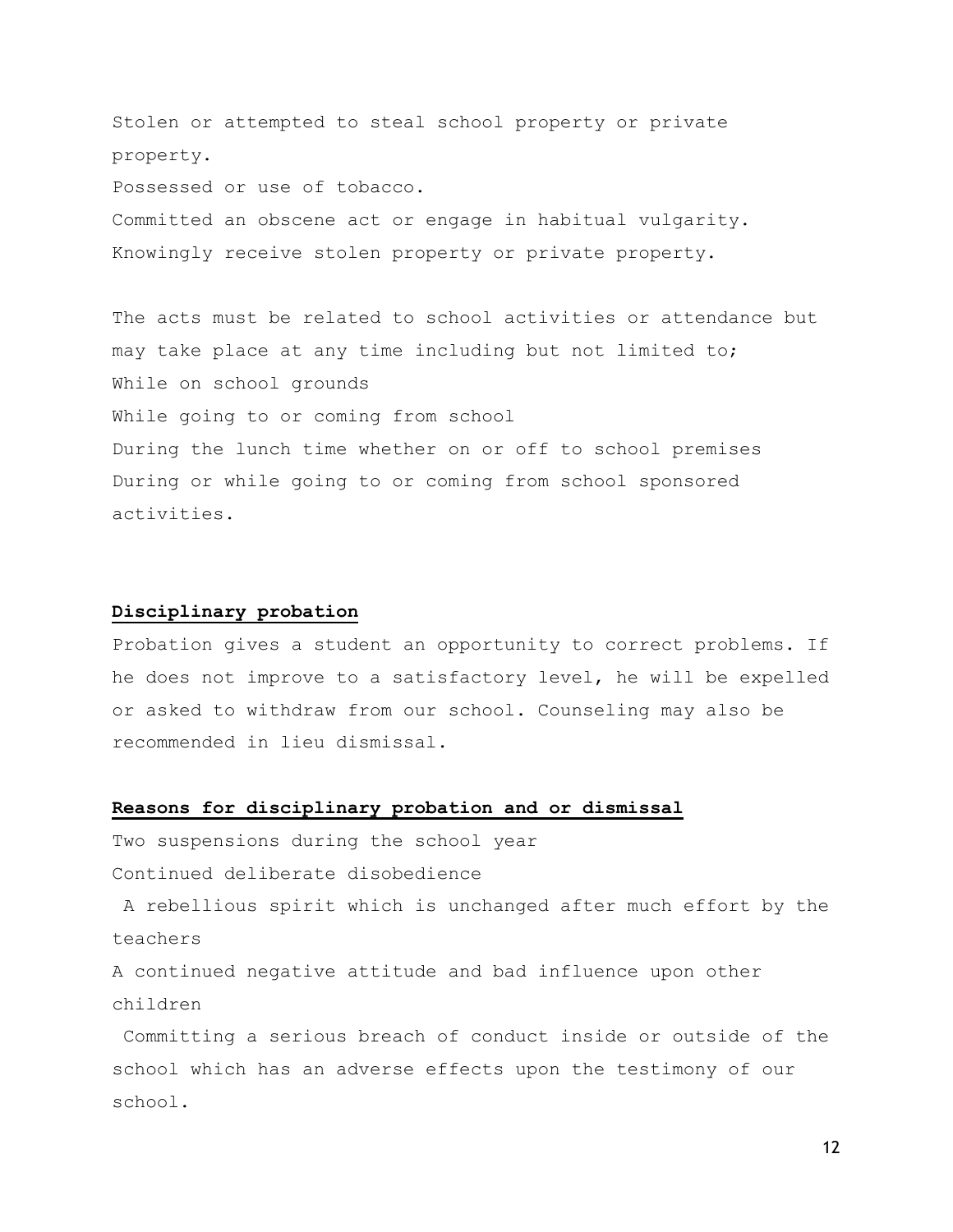Failure of the parents to comply with the disciplinary procedure of the school.

#### **Invoking probation**

A student is placed on probation by the mutual discretion of the administrator and the teachers who have direct contact with the pupil.

#### **Notification of probation**

A letter is sent to parents stating that the child is on probation and is followed up with a telephone call.

#### **Expulsion**

The Director and the teachers involved will determine the progress of the child. The final decision of expulsion will be made by the director after the written report (evaluation and recommendation) from the staff has been made.

#### **Disciplinary action**

The purpose of these disciplinary standards is corrective as well as punitive. We expect obedience, responsible attitudes and acceptable manners.

#### **Accordance with s.402.305. (12), F.S.**

CHILD DISCIPLINE.—

(a) Minimum standards for child discipline practices shall ensure that age-appropriate, constructive disciplinary practices are used for children in care. Such standards shall include at least the following requirements:

- 1. Children shall not be subjected to discipline which is severe, humiliating, or frightening.
- 2. Discipline shall not be associated with food, rest, or toileting.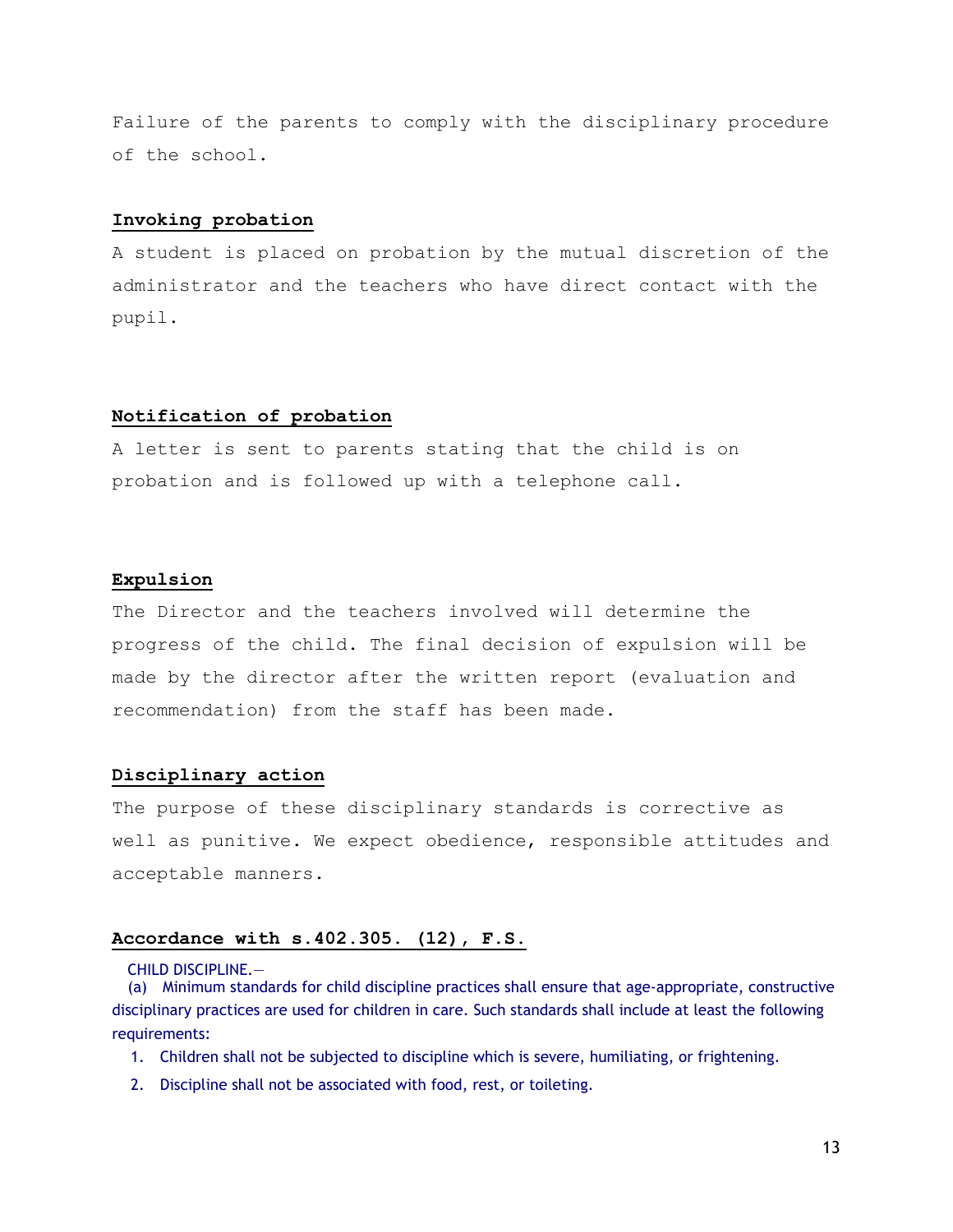3. Spanking or any other form of physical punishment is prohibited.

(b) Prior to admission of a child to a child care facility, the facility shall notify the parents in writing of the disciplinary practices used by the facility.

#### **Parents**

All parents must always be positive role models for their children, and the entire student body. Disruptive behavior from parents on any level will result in dismissal of his or her child. Parents are responsible for continually enforcing our school rules.

#### **Chain of command**

If you have any concerns first speak with your child/ren teacher. If you have not satisfied with the results please speak with the onsite Director. If you still are not satisfied then speak with Ms. Brown.

By the signing of this form, I

Parent of  $\rule{1em}{0.15mm}$  , certify that I have read the

entire Parent Handbook.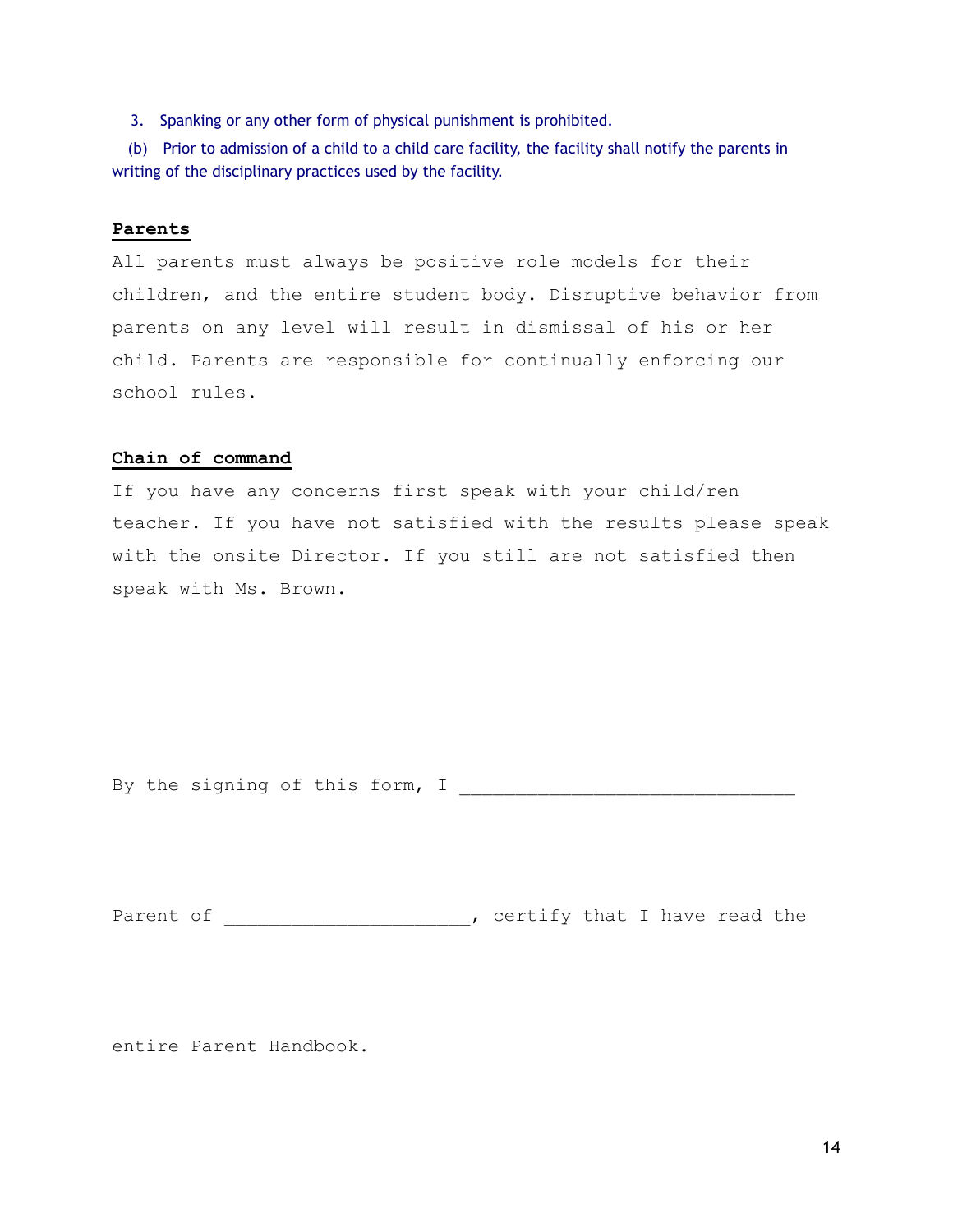Date:\_\_\_\_\_\_\_\_\_\_\_\_\_\_\_\_\_\_\_\_\_ sign: \_\_\_\_\_\_\_\_\_\_\_\_\_\_\_\_\_\_\_\_\_

\_\_\_\_ I understand all that I have read and have no questions.

\_\_\_\_ I have the following questions

#### On your first day of school please bring the following items;

#### **Infant**

Two clean sheets ( one crib and one blanket)

Bottles

Wipes

Pampers

Change of clothing in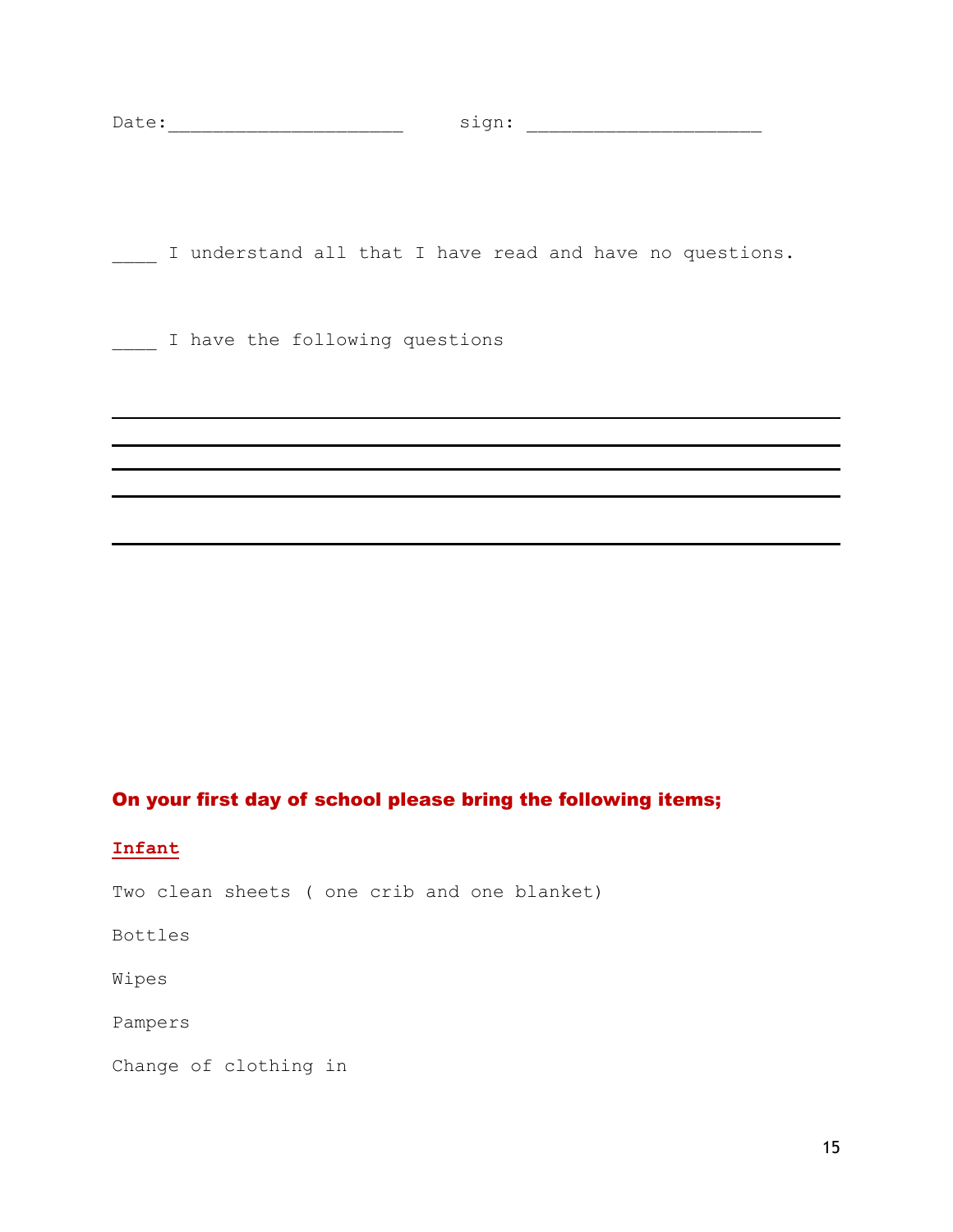Ointment

Socks

All formulas must be made

#### **Toddlers**

Two clean sheets or two towels

Pampers/ pull ups

One hand sanitizer

Ointment

Socks

Change of clothing in a large zip lock bag labeled

Wipes

Cups or bottles

#### **Preschool**

Two sheets or towels Jumbo crayon (8 count) One bottle of Elmer's glue One box of tissue Black and white notebook (homework/classwork) Two pocket folders One pack jumbo pencils Backpack Baby wipes